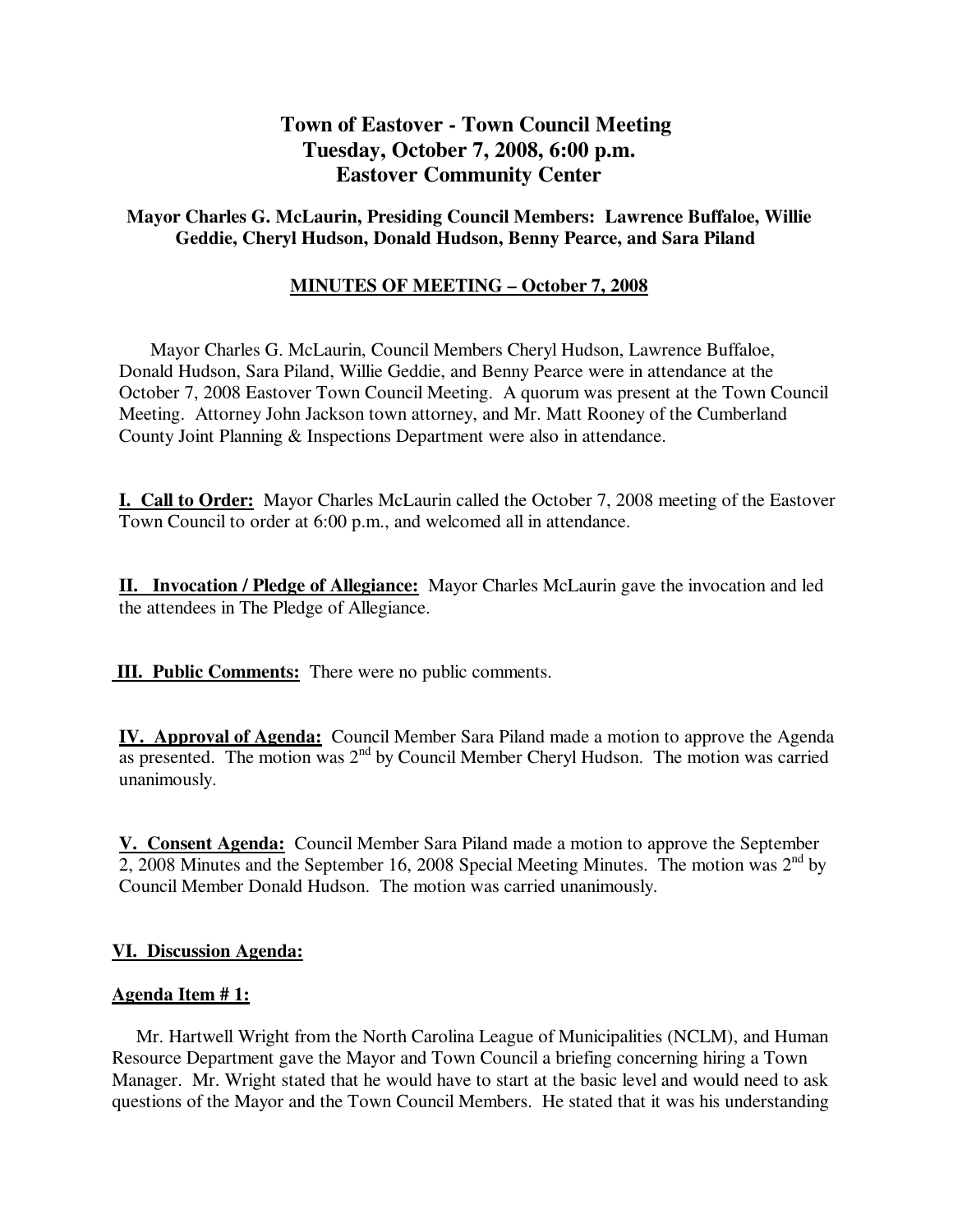that Eastover choose a "Council Member Form of Government", therefore we must have an Interim Town Manager. He stated that we do have a Town Clerk and an Attorney. Mr. Wright stated that there is a 10% vacancy rate of 400 positions around the state. Mr. Wright informed the Town Council what a Town Manager does, such as hiring and firing of employees, must produce a balanced budget, writes grants, and anything the Town Council wants them to do. The Town Manager has Statuary Authority to hire and fire employees and produce a balanced budget. He stated that the NC League of Municipalities couldn't get involved with hiring a Town Manager. We should focus on three things, recruitment, assessment, and selection. We need to determine if this is going to be a confidential process, because you have a requirement to notify applicants of confidentiality. We need to determine who is going to do this work? Mr. Wright stated that hiring a Town Manager is one of the most important things you will do as a body. The Town Manager will be an Ambassador for the Town.

 Mr. Wright informed the Mayor and Town Council Members that we should get together as a body and put together the requirements for the Town Manager (i.e., facilitator, determine skills, job description, full service, profile, and write grants).

 Mr. Wright asked why we did not choose the "Mayor/Council Type of Government" instead of "Council Manager Form of Government" since we contract out all services? The "Mayor/Council Type of Government" only requires a forum, clerk and a Town Attorney. The "Council Manager Form of Government" does require a Town Manager. Statuary requirements under our type of government states that we are required to have a Town Manager, or an Interim Manager until we can hire one. Under our type of government a Town Manager cannot work for multiple municipalities at the same time.

 Attorney Jackson stated that from a legal and statuary requirement it forbids the Town Council to act in this capacity in any way. Mr. Wright agreed with this response.

 Mr. Wright stated that an Interim Town Manager could lead search for Town Manager, and establish procedures. An Interim Town Manager is limited as to number of months he can work. The Manager must be hired as an individual not as a contract. The Town Manager hires & fires all employees, and is the Budget Officer. It normally takes six months to hire a Town Manager, as they are in high demand. The Town Council can assign any duties to the Town Manager. We should provide a benefit package to get someone to work as the Town Manager. If we are going to hire a professional, it will be very competitive, and the more professional we are as a town the better chance we will have of attracting someone to come to a new town. If we are not going to hire a consultant (approximate cost of \$15,000), then we should do it as "full unit body" for screening process.

The following are some suggestions Mr. Wright gave for applicants:

- a. Use a formal application with our logo on it.
- b. Letter to acknowledge receipt of application.
- c. Take job profile to screen resume.

d. Applicants who pass muster- send them a formal application and send supplemental questionnaire with application (Pick 3 applicants).

- e. Screen applicants down further.
- f. Do a reference check. One individual best does this action.

g. Do a background check. Need a State and Federal investigation.

h. Send applicant an organizational chart, draft a couple of questions, and tell them about the Town.

i. Offer needs to come orally from the Mayor, then have attorney write an employment contract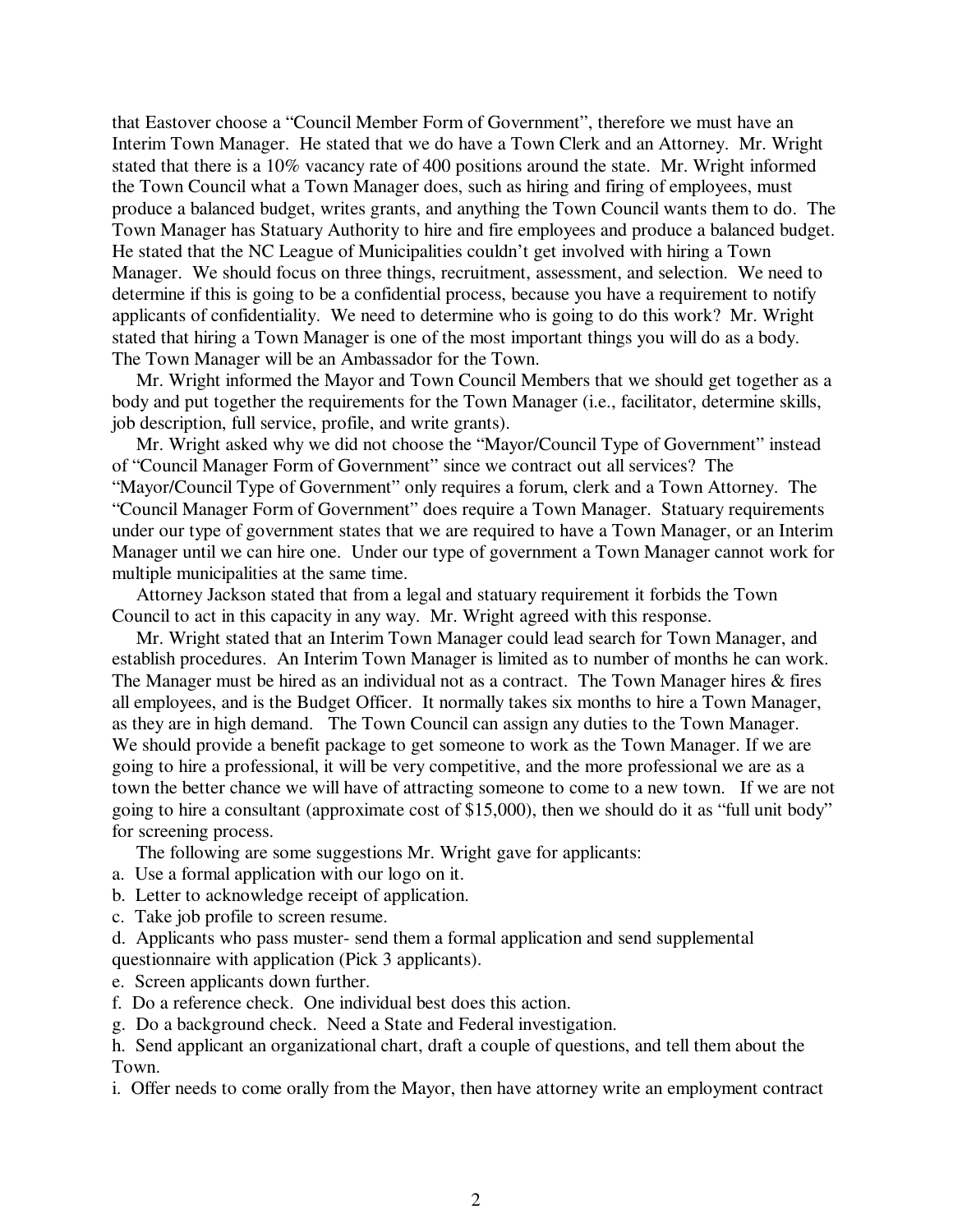and severance package.

 Council Member Sara Piland asked if Mr. Wright would send us some sample job descriptions and an official job application. Mr. Wright stated that they would be geared more to a full service town. Mr. Wright stated that he would do so and would help us in trying to find an Interim (part-time) Town Manager. Mr. Wright again stated that the NC League of Municipalities does not officially recommend individuals to any jobs, as they may not work out for you. However, we do informally keep a list of names available of retired Town Managers that could possible be an Interim Manager. Most of them have different times of year they want to work, or geographic areas that they would be available or willing to work. They have a lot of political turn over in Town Managers. This usually occurs every two years.

 Mayor Charles McLaurin and Council Member Cheryl Hudson asked if we had the "Mayor Council Form of Government" we would not have to have a Town Manager, and all services are contracted out. Mr. Wright stated that this was correct, and that we could hire an administrator, but it is not required. The only obligation under this form of government we are required to have is an attorney and a clerk. Council Member Sara Piland stated that we do not want to change our form of government, and move this process along as soon as possible.

 Mr. Wright stated that there is a lot of administrative work to be done prior to starting this process. Determine who is going to do this work. Determine who will be responsible for what. Hiring a Town Manager is one of the most important things you will do as an elected body during your term of office. The Town Manager is an Ambassador for the Town. Develop a profile as to what you are looking for in a Town Manager. The NCLM does a survey each year on salaries. The average manager in our population range is \$55,000 to 65,000 per year. The local media is the best route to go in announcing the position, however statewide newspapers can be used but are very expensive. You will most likely get resumes from everywhere. Even though you will get resumes that are not qualified you should acknowledge that person. For those that pass muster, you should send them an application. This will assist you in your process.

 Mayor McLaurin thanked Mr. Wright for taking his time to come and talk with the Eastover Town Council concerning the hiring of a Town Manager.

#### **Agenda Item # 2:**

 Mr. L. K. Langdon of the Division of Highways, NC Department of Transportation, was not present at the Town Council to present his briefing on signage for the Town of Eastover.

#### **Agenda Item # 3:**

 Mr. Henry Bowden, President of the Eastover Ball Park gave the Town Council an update on changes and upgrades to the Eastover Ball Park. Mr. Bowden stated that they had purchased an additional 4-½ acres of land. A new soccer field and a new ball field have been added. The City/ County Recreation & Parks Department will pay for the land clearing. We have put up net screens at the other ball fields to protect people from being hit by flying ball's as some of the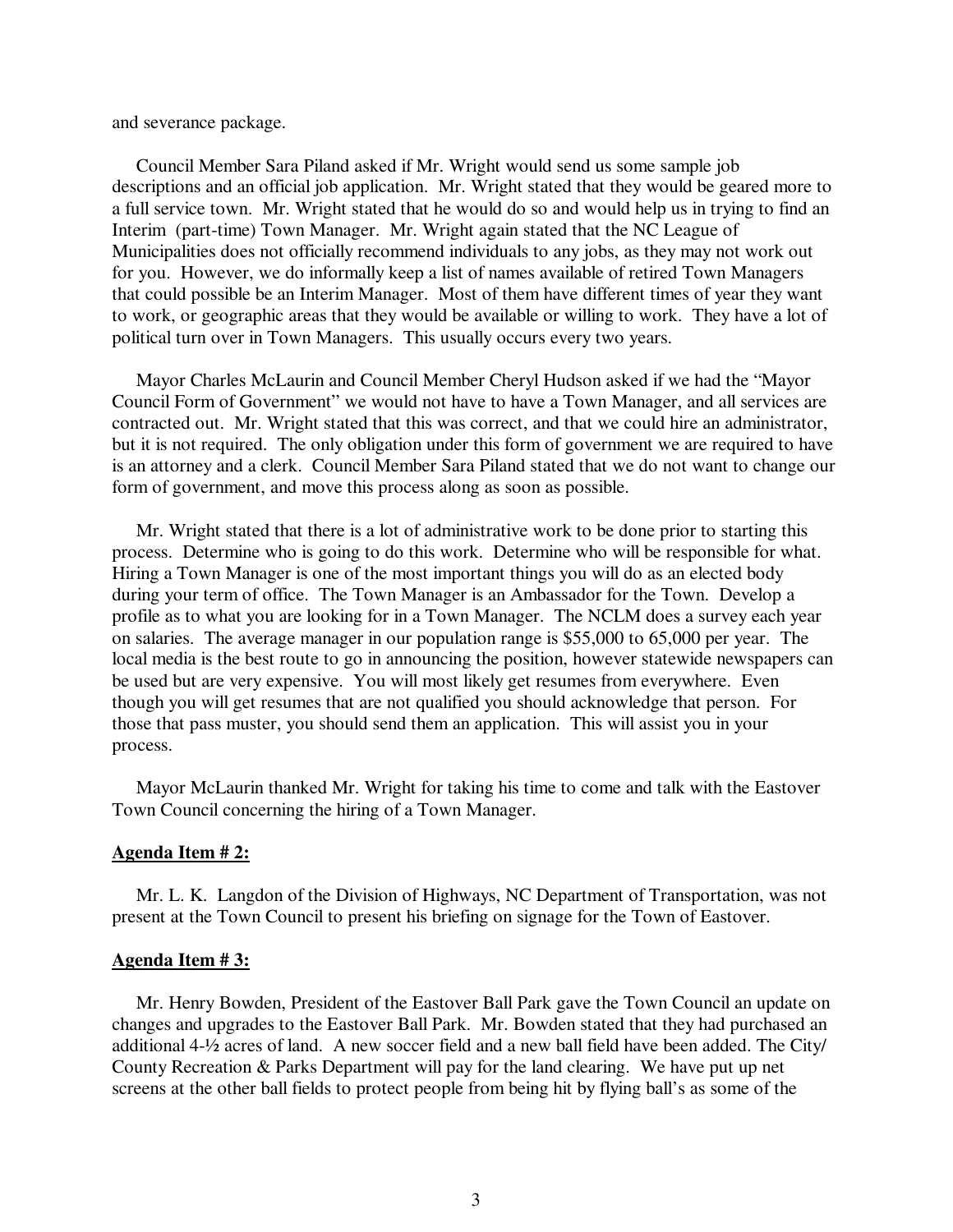fields are in close proximity. There needs to be a 100-foot buffer zone. They plan to put air conditioning in the concession stand, as it gets very hot in that building. They are going to build a walking track at the ballpark and play ground equipment for pre school children.

 The City/Cumberland County Parks & Recreation Department is trying to find more funds to help with the ballpark. There is a lot of money coming to the City/Cumberland County Parks & Recreation Department from people playing ball in the Eastover Ball Park that are not from our area. The Parks & Recreation Department pays for the floodlights at the ballpark. That is one of the largest expenses. We pay the concession stand light bill only. The City/Cumberland County Parks & Recreation Department sends two people out every day to cut the grass and the drag the fields during the ball seasons. They are doing a lot for Eastover. Everything we have asked for they have provided and more. We contracted to have the fields sprayed for ants, etc. at our expense.

 Council Member Sara Piland asked how much of the County's budget are we getting versus what we are paying. Attorney Jackson stated that we could look at their budget to get this answer. Council Member Lawrence Buffaloe and Council Member Benny Pearce stated that they feel that we are getting our fair share and more.

Mayor McLaurin thanked Mr. Bowden for the briefing.

#### **Agenda Item # 4:**

The Town Council discussed approval of the Ordinance of Annexation. Attorney Jackson stated that an Ordinance has been prepared and upon approval, you would annex that land. Based on that annexation if you choose to do it the effective date is January 1, 2009. In the interim prior to the effective date we would have to do a pre clearance letter, and the Interlocal Agreement to get the tax money averted to us from the County until the Legislature approved it. Then we would prepare the Fire Department letter, and a pre clearance letter. Mr. Jackson asked Mr. Matt Rooney if he had done any of that. Mr. Rooney stated no he had not. Mr. Jackson stated that the Town Council should approve the Ordinance if they are going to proceed. Council Member Sara Piland asked Mr. Jackson if we could annex prior to the Legislative approval. Mr. Jackson stated that this annexation is conditional. We need to go ahead an implement it as though it had been approved and there is no one here to speak against it. We will start the collection of taxes through the Interlocal Agreement, and amend the boundaries of the Town. Council Member Sara Piland asked if we would have to give the money back if the Legislature did not approve. Mr. Jackson stated that it was not likely it would not get approved. Mr. Jackson stated that the City has approved this, and we have already had the Public Hearing.

 Council Member Lawrence Buffaloe made a motion to approve the Ordinance of Annexation into the Town of Eastover. The motion was 2<sup>nd</sup> by Council Member Donald Hudson. The motion was carried unanimously.

#### **Agenda Item # 5**

 Consider approval of Case No. 07-170 - Phil & Joni L. Smith property {C1(P) Site Plan & Group Development- County Zoning Ordinance}: C1(P); Total acreage: 0/34 +/-; Location: West Side of US HWY 301 (Dunn Road), North of SR 1728 (Middle Road).

Mr. Matt Rooney from the Cumberland County Planning & Inspections Department gave a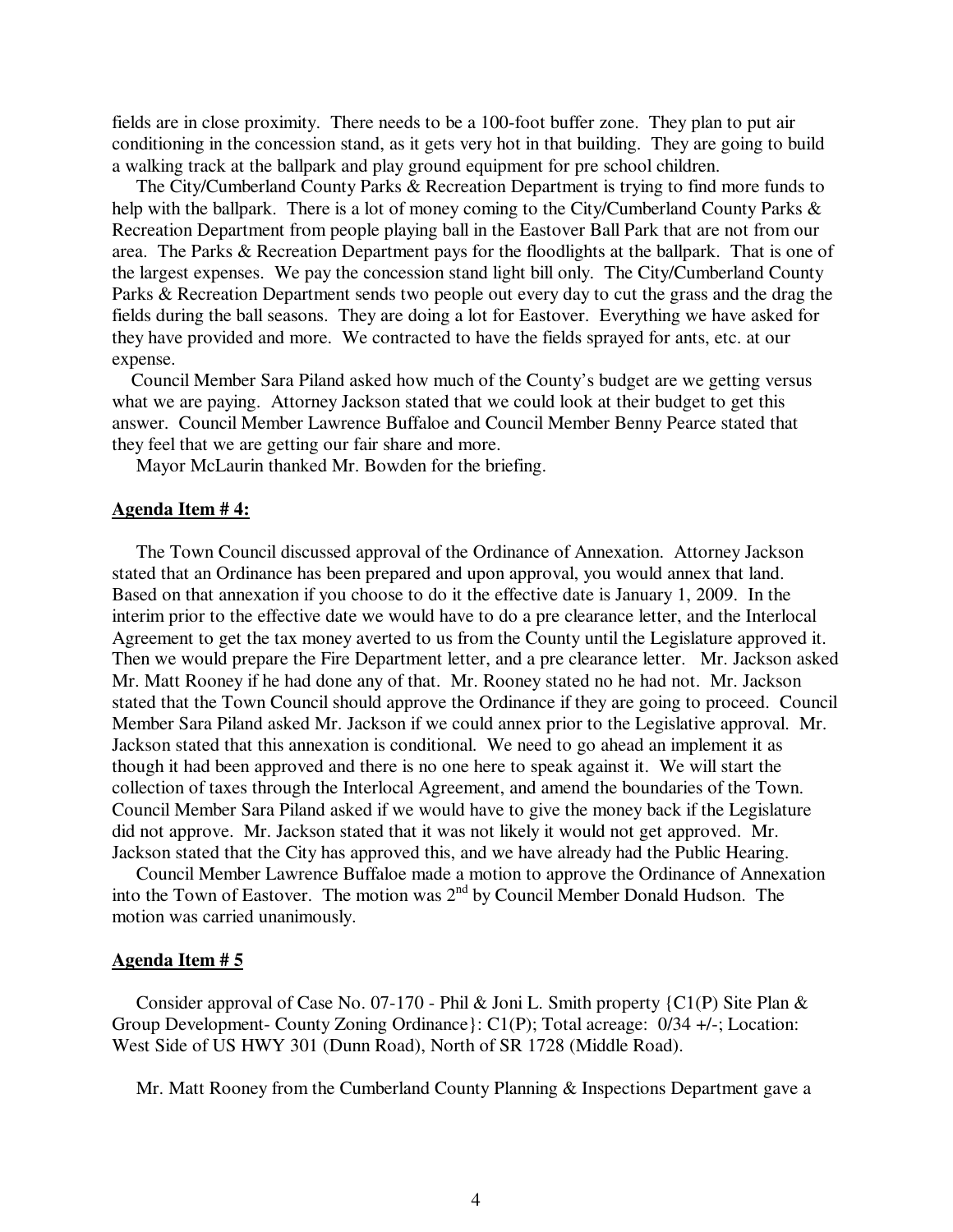briefing to the Town Council on Case No 07-170. The developer is proposing a building for a parking garage for the storage of motor vehicles on a total of 0.34 +/- acres. The subject property is zoned C1(P) Planned Local Business and has 100.00 feet of road frontage along US HWY 301 (Dunn Road). The proposed building meets the required yard setbacks for the C1(P) zoning district and other dimensional criteria of the ordinances. The existing building was previously used as a real estate office but is currently vacant. The adjacent property along the northeast side and the rear is zoned C(P) Planned Commercial, the property to the southwest is zoned R6A Residential. Mr. Rooney showed an aerial photomap and vicinity map to the Town Council. The buffer requirements have not changed. Mr. Rooney stated that the Board recommends approval of this action.

 Council Member Sara Piland made a motion to approve Case No 07-170. The motion was 2nd by Council Member Donald Hudson. The motion was carried unanimously.

### **Agenda Item # 6**

 Council Member Cheryl Hudson presented five proposals for the lease of a copier for the Town Hall to the Town Council. These proposals consisted of SYSTEL, Office Value Inc., Copier Plus Inc., COECO Office System, and U.S. Communities Contract recommended by the N.C. league of Municipalities (NCLM). The U.S. Communities Contract came in with the best price at a cost of \$165.14 plus tax per month. All the companies had the same specifications but a different cost if we exceed 2000 black & white copies per month. All proposals were for a 36 month lease. If we exceed 2000 black & white copies we pay \$0.0130 for black & white over the 2000 copies. We pay \$0.0800 for each color copy. The cost for all proposals was based on black & white copies. The cost for color copies was the same of greater on all other proposals. Council Member Cheryl Hudson recommended we go with the U.S. Communities Contract at a cost of \$165.14 plus tax, per month.

 Council Member Sara Piland made a motion to accept the proposal from the U.S. Communities Contract recommended by the NCLM. The motion was  $2<sup>nd</sup>$  by Council Member Donald Hudson. The motion was carried unanimously.

#### **Agenda Item # 7**

Council Member Sara Piland briefed the Town Council on possibly needing upgrades to our computer system. The computers were donated to the Town, and we do not know what version of software is loaded on our computer. We may need to upgrade especially when the Southern Software is loaded. We may not have enough memory space to accommodate this program. Council Member Piland asked Mr. Matt Rooney if he could check our computer and determine exactly what is loaded on this machine and how much memory we have. Mr. Rooney stated he would do so.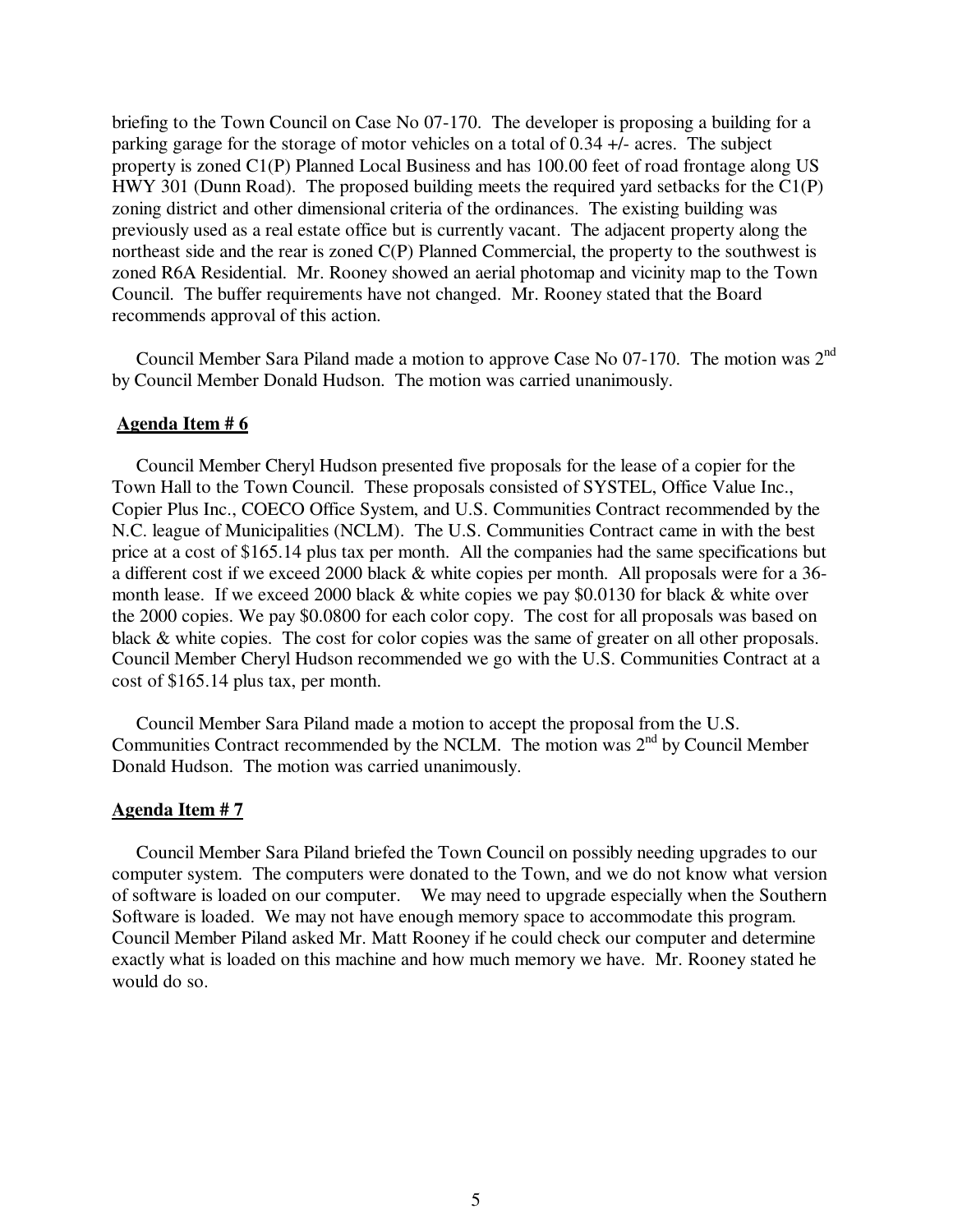#### **VII. Receive Mayor's Update:**

1. Mayor Charles McLaurin read Resolution No. 6-2008 to express the Town of Eastover's appreciation and gratitude to Mt. Zion AME Zion Church for their work in our community. The Town of Eastover acknowledges the great history of the Mr. Zion AME Zion Church. In the last years of the eighteenth century a free black cobbler / Methodist Preacher, Henry Evans, arrived in Fayetteville and began a powerful ministry. He became know as the most famous Methodist Churchman in the county. Mr. Zion was formerly called "Flea Hill African Methodist Zion" Church. The church dates from 1855, and is the second documented organized African American Church in Cumberland County. Your theme "We Remember Where We Came From: We Know Where We Want To Go" is an excellent opportunity to share your wonderful history.

 Mayor McLaurin asked for a motion to approve the Resolution. Council Member Sara Piland made a motion to approve Resolution No. 6-2008. The motion was  $2<sup>nd</sup>$  by Council Member Willie Geddie. The motion was carried unanimously.

2. Mayor McLaurin asked about the Fax Line to the Town Hall. The Town Clerk stated that EMBARQ had a serviceman come out and install the new fax line. However, he did not install a new jack inside the building. The serviceman did give the clerk the new fax number. So it is up to us to figure out how to program the fax machine to the fax line. Council Member Sara Piland stated that the computer in the Town Hall does not have all the programs installed that it needs to open up different types of documents, and it is very slow. Council Member Cheryl Hudson stated that when Southern Software comes out to install the new Accounting & Payroll module, they will determine if we need a new computer and determine what software is installed on our computer. Council Member Cheryl Hudson stated that we should reserve enough funds in our budget to pay for a new system if needed. We received a Word document from the NCLM that could not be opened on the Town Hall computer, nor would this open on Council Member Cheryl Hudson's office computer. Mr. Rooney stated that he would come out and check our computer.

3. Mayor McLaurin asked Attorney John Jackson if we were covered under the same Ordinances as Cumberland County. Mayor McLaurin stated that the Deputy had told him that he could not enforce them if we had not adopted them. Attorney Jackson stated that he did not know what the Deputy was talking about but would contact the Sheriff's Office and find out exactly what needs to be done. Council Member Benny Pearce stated that he had talked with Mr. Grainger Barrett and he had told him we must adopt the Ordinances. Mr. Jackson stated that we were not covered unless we had adopted all of the County Ordinances. Council Member Sara Piland stated that we adopted the Zoning and Planning Ordinances in September 2007. There is nothing else to our knowledge except noise and dogs that is not covered by State Statue that we need to adopt. Council Member Piland said that Mr. Grainger stated we could not enforce them unless we have adopted the Ordinances. Attorney Jackson stated that he would also talk with Mr. Barrett concerning the County Ordinances.

 Council Member Sara Piland asked Attorney Jackson if he would also provide us with information on Eastover getting a Town wide speed limit unless otherwise posted. Attorney Jackson stated that that would be the Department of Transportation, but would check into this.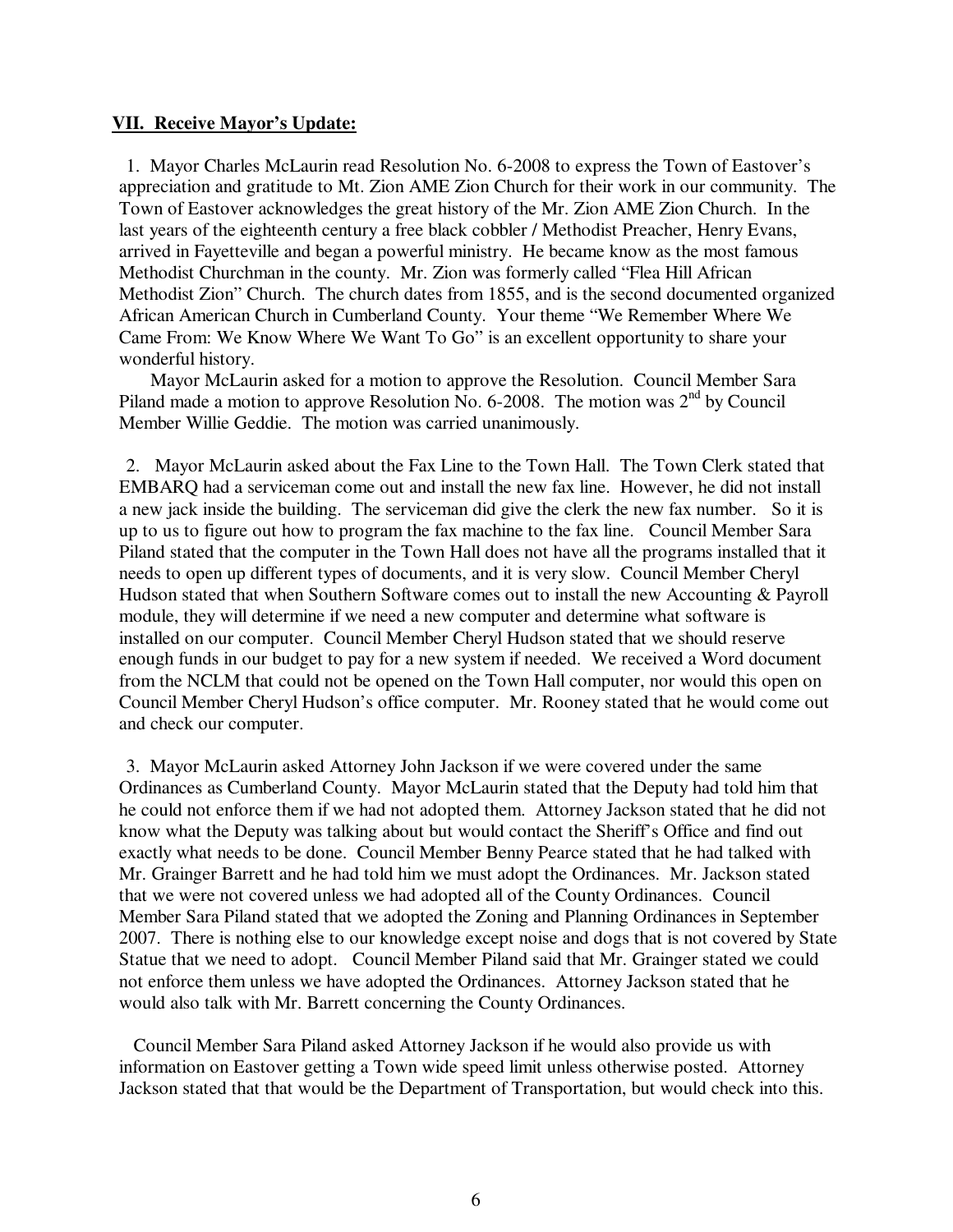Council Member Sara Piland asked if there was anyone present that could give us information on the sewer and Eastover Sanitary District (ESD) problems, other than what was in the newspaper. Attorney Jackson stated that he should elude any official comments on that to the ESD. I would not want to violate any Attorney-Client privilege. He stated there is on going discussions to try to resolve the problems as quickly as possible. Mr. Jackson stated that there could possibly have even been counter offers, offered today. Mr. Jackson stated that from his observation point, it is not a good position that PWC is taking on this issue. Council Member Cheryl Hudson stated that we should invite Mr. Morgan Johnson to our next Town Council Meeting. Attorney Jackson stated "Channel 14 News" aired an interview this morning concerning this issue. Council Member Benny Pearce stated that it would also be on the evening news.

4. Mayor McLaurin briefed the Town Council on the upcoming event at the Bethesda Health Care Facility. The U.S. Postal Service will have a stamp unveiling for Alzheimer patients at the Bethesda Health Care Facility on October 23, 2008 at 10:00 a.m. Mayor McLaurin will be a guest speaker at the event. All Town Council Members have been invited to attend. The Post Master General will be in attendance as well as State and local dignitaries. The Mayor and Town Council Members will be recognized at this event. Mayor McLaurin encouraged all to attend.

5. Mayor McLaurin asked Attorney Jackson about our Sales Tax Agreement with Cumberland County. Attorney Jackson approved the agreement and had three original Sales Tax Agreements present for signature and needed the Town Council's approval. The Sales Tax Agreement was signed at the Town Council Meeting, and Attorney Jackson took the three originals with him for final signatures. Our original copy will be mailed to us.

 Council Member Donald Hudson made a motion to adopt the Sales Tax Agreement. The motion was  $2<sup>nd</sup>$  by Council Member Cheryl Hudson. The motion was carried unanimously.

6. Mayor McLaurin asked if the Town Council wanted to change the date of the November Town Council Meeting as it was on Election Day. The Town Council agreed to keep the November 4, 2008 date for the meeting, but wanted to keep the meeting as brief as possible.

### **X. Receive Council Members Update:**

There were no updates from the Council Members.